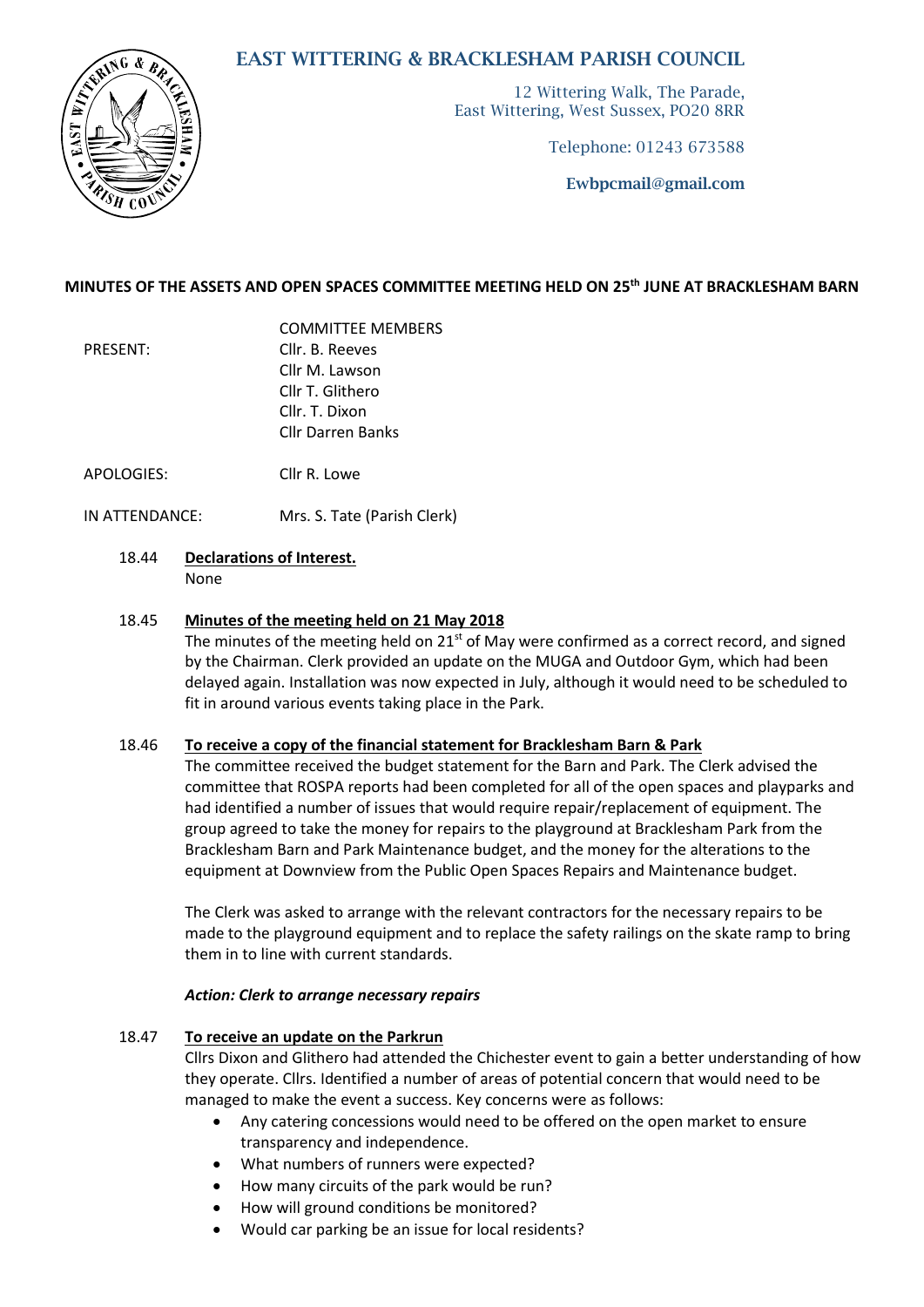Will they be using the toilets – if so, will they be cleaning them?

After the meeting, the group agreed that they would put together a report for the Parish council so that a way forward could be agreed.

### *Action: Cllr Dixon to prepare report and recommendations for full council.*

### 18.48 **To receive an update on the Pantomime**

The Clerk had still not received a response from the Pantomime Group regarding the possibility of another production this year. They had been given until the end of June to reach a decision, and so should advise us within the next few days.

The Clerk had requested that Townsend Audio, who undertook sound & lighting for a large number of amateur productions and were familiar with many local venues prepare a report on what could be done to make the Barn a more attractive and to assess the market potential of the barn as a performance venue.

# *Action: Clerk to circulate report and recommendations when ready.*

# 18.49 **To receive an Update on S106 Improvements**

Flooring quotes had been sought from three companies, one had declined to quote as they did not have the specialist equipment required to lay such a large surface area. Of the other two, one possessed the necessary equipment to deal with installing a large surface area. The other intended to complete the work by hand in smaller sections. Although this quote was cheaper, the clerk advised against proceeding this way, as the risks to the project and the potential for expensive remedial works being required was higher, and recommended that the specialist contractor be appointed.

# *Proposed from the Chair, the committee resolved to accept the quote from Flawless Finish.*

Audio quotes for upgrading the current system to Dolby 5.1. and relocating the control equipment to the rear of the hall have been sought. So far only one has come back, but it is very expensive at over £7,000. Advice will be sought from Townsend Audio on what is actually required within the hall to meet the needs of existing regular users and what is required to meet the expectations of live performance groups.

#### 18.50 **To receive an Update the Parish Office Move**

The project is progressing well, and we anticipate the move will be completed by the end of July 2018.

# 18.51 **To receive an Update on Downview Hall**

The Guides are now using the building, and it is being let to regular hirers for classes and events. This has highlighted issues with the shared car park with the Bowls Club, who have on a number of occasions been unable to secure the car park as there are still vehicles parked in it. The Bowls Club have written asking for guidance on what the procedure should be.

The committee agreed that with the increase in users, it had become necessary to leave the car park open during the day. The new procedure should be that the first vehicle in the car park at the start of the day open the gate, and the last vehicle to leave at the end of the evening lock it. If in any doubt, the car park should be left open.

In order to protect the field from unwanted ingress of vehicles, drop down posts would be installed at the rear of the car park to obstruct access on to the field.

# *Action: Clerk to arrange for installation of posts as a matter of priority and to advise the Bowls Club/Guides/Football Club of the new procedure.*

#### 18.52 **To Appoint a Working Group to Review Arrangements at Downview Pavillion**